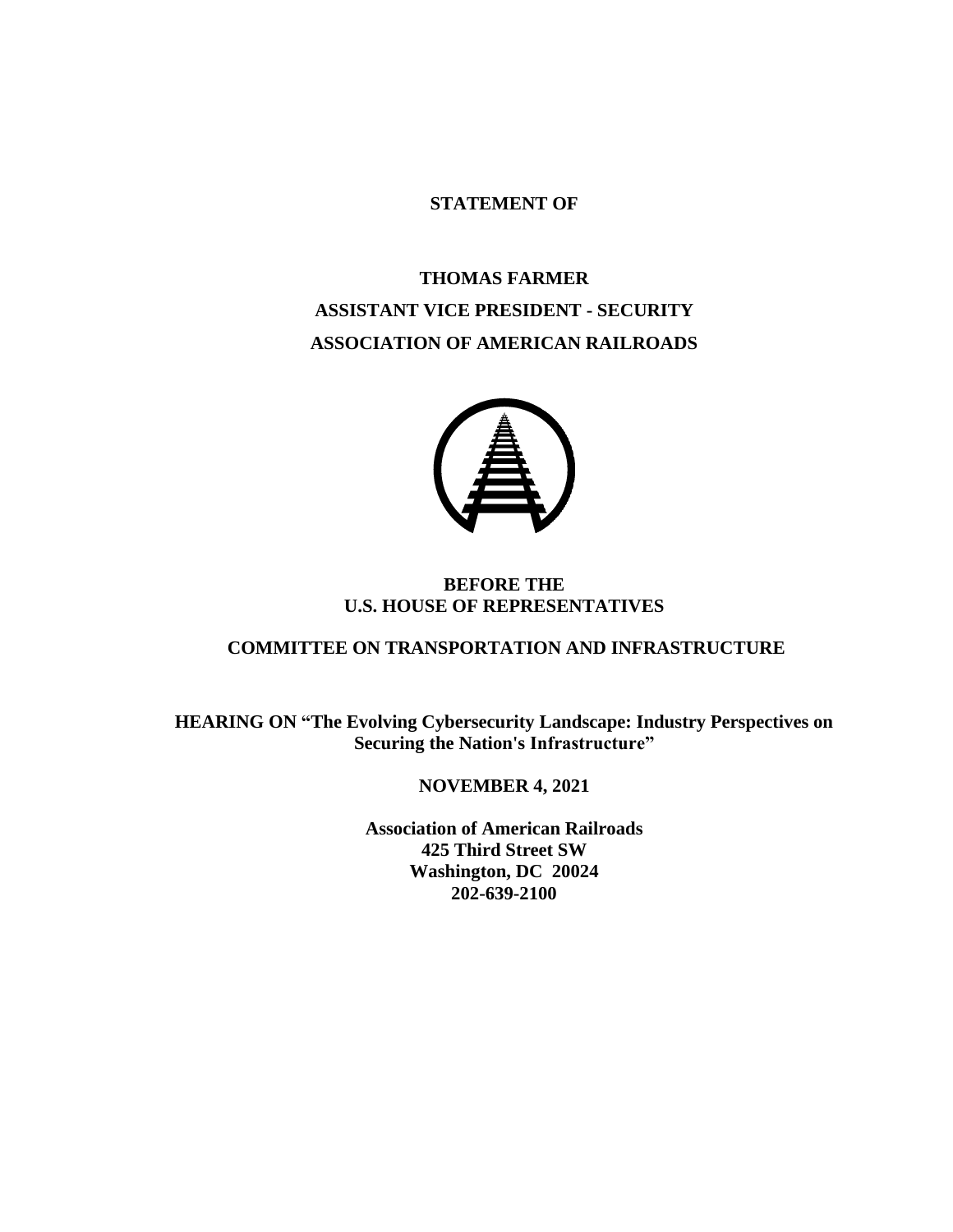On behalf of the members of the Association of American Railroads (AAR), thank you for the opportunity to offer this testimony. AAR's freight railroad members account for the vast majority of North American freight railroad mileage, employees, and traffic. Passenger railroad members include Amtrak and several major commuter carriers as well.

Railroads are indispensable to our nation. They connect producers and consumers of goods across the country and the world, expanding existing markets and opening new ones. Whenever Americans grow something, mine something, or make something; when they send goods overseas or import them from abroad; when they eat their meals or take a drive in the country, there's an excellent chance freight railroads helped make it possible. Passenger railroads enhance mobility and connectivity, alleviate highway and airport congestion, reduce pollution, promote local and regional economic development, and improve transportation safety.

#### **Unified Commitment to Security Preparedness, and Continuous Improvement**

Railroads and rail industry organizations address both cyber and physical security through unified efforts under a longstanding comprehensive security plan. Applying a risk-based and intelligence-driven approach to rail security, this plan has four alert levels that call for increasingly stringent security measures.

Responsibility for managing the security plan and assuring its sustained effectiveness to meet evolving threats is vested in two dedicated industry coordinating committees: the Rail Security Working Committee, which is comprised of senior law enforcement and security officials focused on domestic and international terrorism; and the Rail Information Security Committee (RISC), which consists of the chief information security officers and information assurance officials of major North American railroads, with support from security experts at AAR and the American Short Line and Regional Railroad Association (ASLRRA). The rail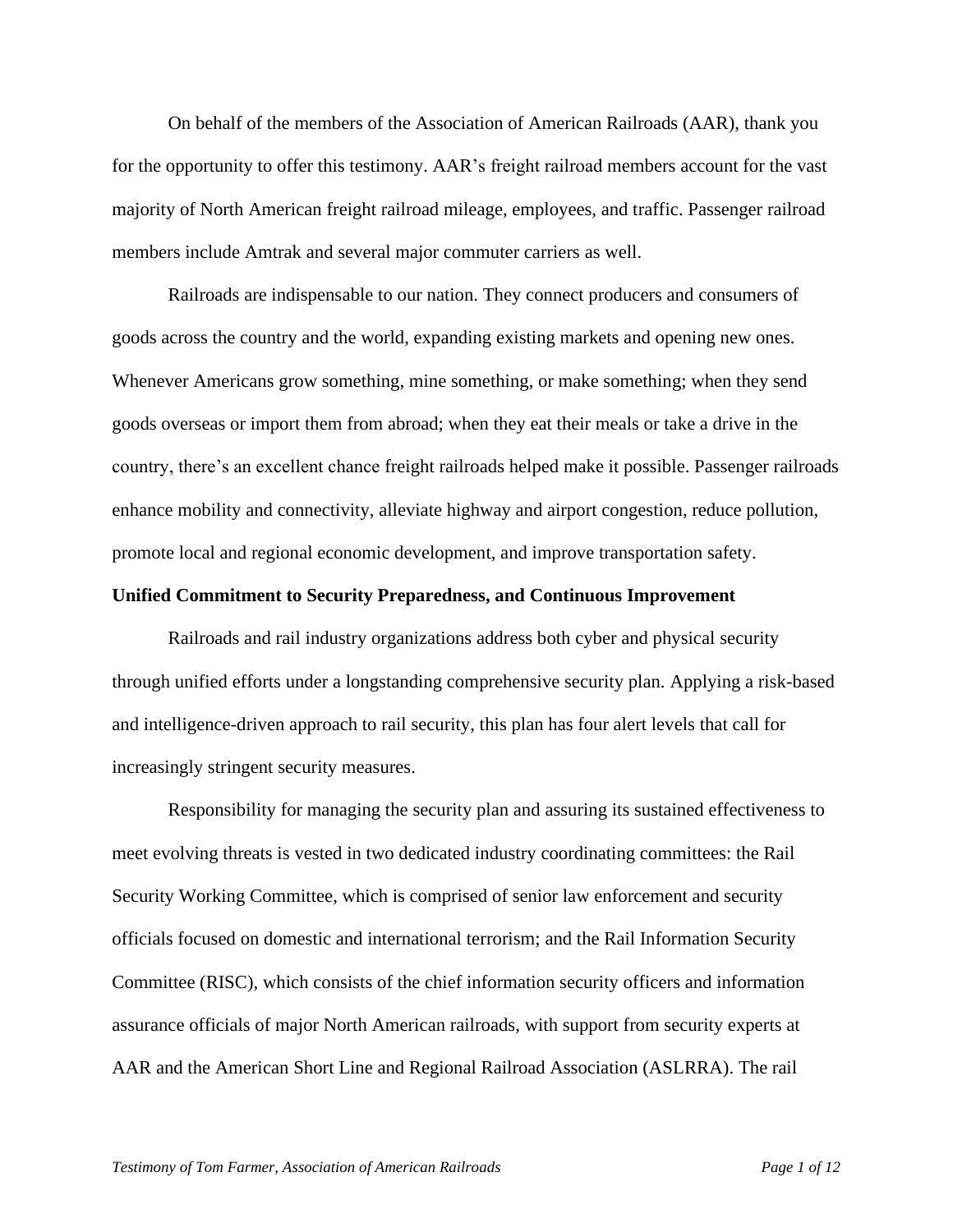industry, through RISC, has maintained a dedicated and effective coordinating forum for cybersecurity protection and risk mitigation for more than two decades. Together, the two committees constitute the Rail Sector Coordinating Council (RSCC), which serves as the rail industry's main channel of communication and coordination with government agencies on cyber and physical security and preparedness.

Because of the devoted work of these committees, the rail industry's security plan does not just sit on a shelf, occasionally taken down and dusted off. Rather, it is a living document, evaluated and enhanced continuously through recurring exercises, integration of effective practices, and frequent consultations with government and private-sector security experts to ensure maximum sustained effectiveness in the face of evolving security threats. Early in 2020, the two industry committees completed the most substantial review and update of the plan since its inception some 20 years ago. This update highlighted the substantial progress the industry has made in terms of capabilities, monitoring and analysis of threats, coordination with government agencies, electronic reporting, and joint decision-making on alert levels, measures, and actions.

#### **Railroads Address Cybersecurity Head On**

Railroads of all kinds rely on advanced software and information technology in every aspect of their operations. These technologies run the gamut from advanced train dispatching software to smart sensors along tracks that identify equipment in need of repairs, and from realtime shipment tracking tools to sophisticated train control technology.

Railroads recognize their critical importance to our nation, as well as the risks associated with their extensive reliance on information technology, which is why they are continuously on guard against cyberattacks and working diligently to enhance their capabilities to guard against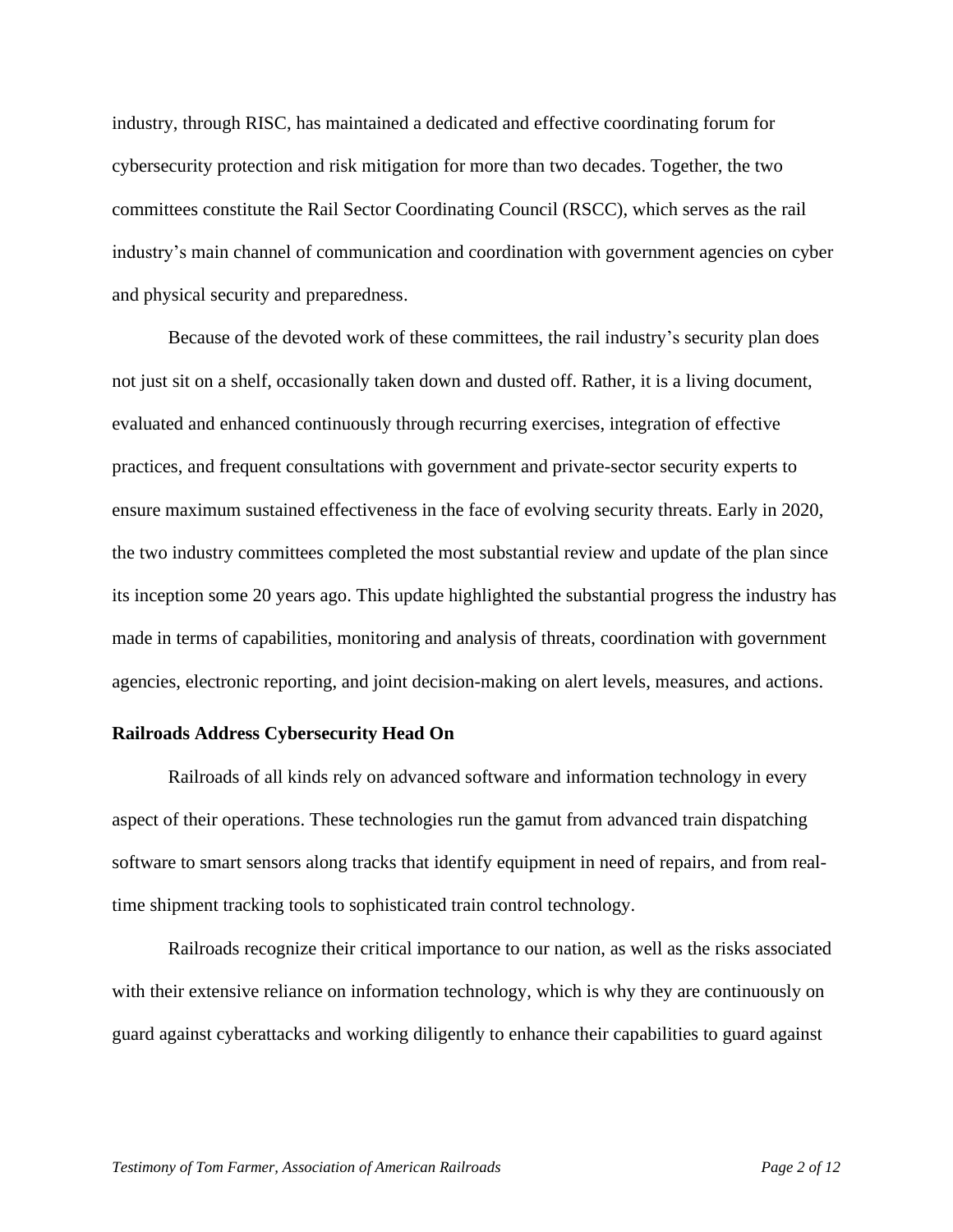them. Railroads' cybersecurity efforts are comprehensive, multi-faceted, and supported by specialized, highly skilled cybersecurity staff.

A recent report by the Congressional Research Service rightly concludes, "Cybersecurity is a risk management process rather than an end-state. It involves continuous work to (1) identify and (2) protect against potential cybersecurity incidents; and to (3) detect; (4) respond to; and (5) recover from actual cybersecurity incidents." Entities "may choose to evaluate their information technology (IT) risks by understanding the threats they are susceptible to, the vulnerabilities they have, and the consequences a successful attack might have for their mission and their customers."<sup>1</sup> The rail industry consistently focuses on these priorities through unified, multifaceted, and proactive cybersecurity efforts.

### **Rail Industry Cybersecurity Efforts Span Two Decades**

For railroads, cyber awareness is a fundamental component of their day-to-day operations, but even the best cybersecurity plans and practices will falter if useful information on cyber threats is not shared. Information sharing allows organizations to learn from one another, reduce their vulnerabilities, and quickly adapt to changing conditions. For this reason, railroads and industry organizations prioritize proactive engagement with government partners to share information on cyber threats and effective countermeasures. Insights gained from risk assessments and threat advisories, along with experience gained in drills, enable railroads and industry organizations to incorporate effective safeguards and protective measures into their own systems.

<sup>&</sup>lt;sup>1</sup> Congressional Research Service, "Federal Cybersecurity: Background and Issues for Congress," September 29, 2021. Available at [https://crsreports.congress.gov/product/pdf/R/R46926.](https://crsreports.congress.gov/product/pdf/R/R46926)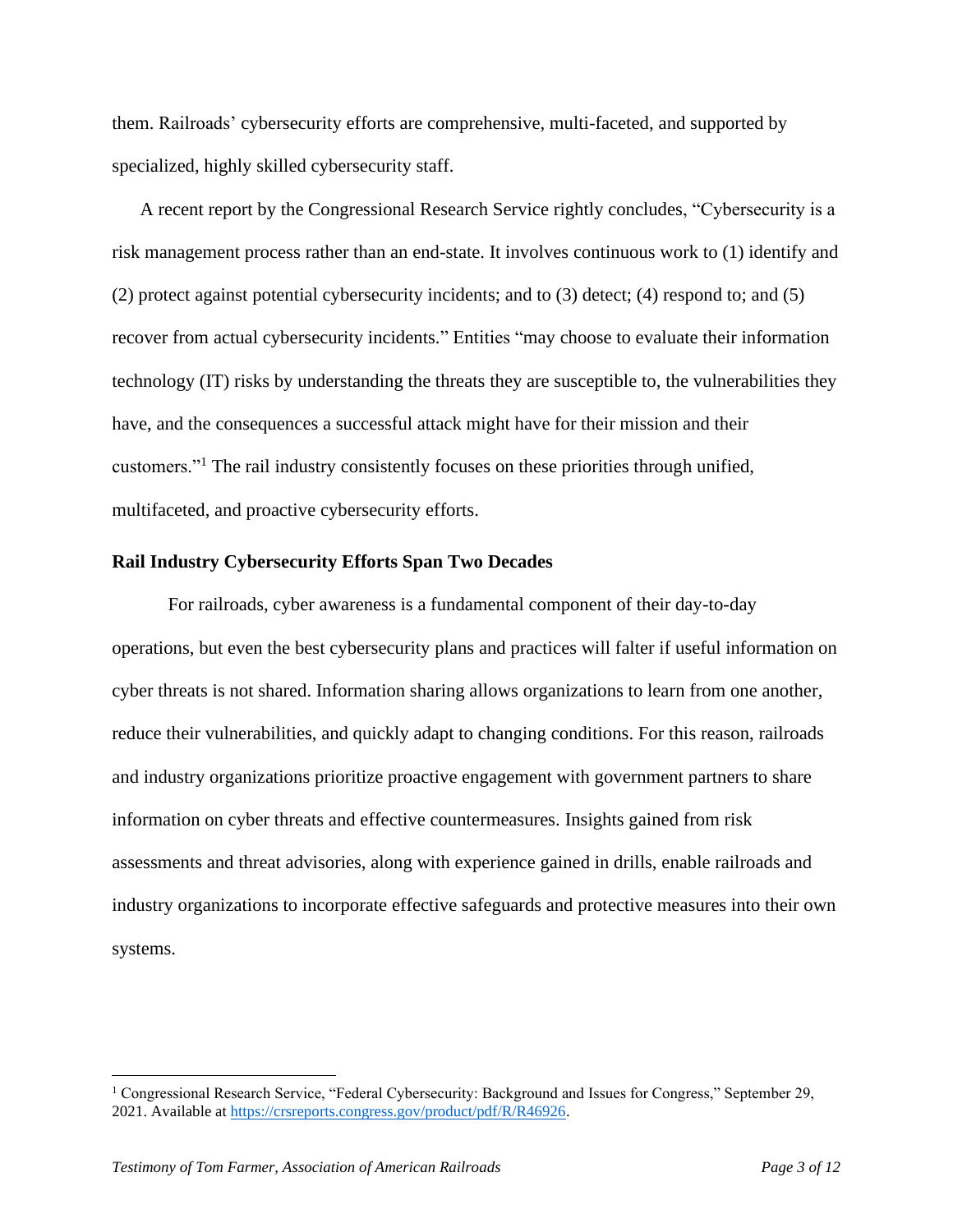The rail industry focuses on analyzing four categories of protective measures: the tactics most commonly employed to gain illicit access to computer systems; vulnerabilities most commonly exploited; indicators of illicit activities most often noted in post-incident analyses that were missed or disregarded; and protective measures that could have made a difference if they had been implemented. We use these four categories based on experience best demonstrated by the Australian Cyber Emergency Response Team (CERT), which found that the vast majority of the cyberattacks against private entities in which CERT provided aid would not have been successful if the targeted entity had paid sufficient attention to these four protective measures.

Further steps that the rail industry has taken to enhance timely information sharing, in coordination with partners at DHS, FBI, TSA, and DOT, include:

- Deploying secure telephone equipment to connect major railroads, the AAR, and government officials.
- Sharing classified information with authorized Canadian railroad officials who hold security clearances issued by the government of Canada*.*
- Establishing a classified information sharing network with TSA, which enables authorized rail industry personnel to review relevant materials in dozens of metropolitan areas nationwide.
- Participating in a multi-industry initiative with DHS to establish a secure video teleconference network that simultaneously links more than 40 U.S. metropolitan areas.

As a result of these cooperative efforts between industry and government, what had often required weeks, or even months, of effort can often now be accomplished in hours. This progress greatly enhances the ability of those in the private and public sector to identify and effectively respond to cyberthreats in a collaborative manner.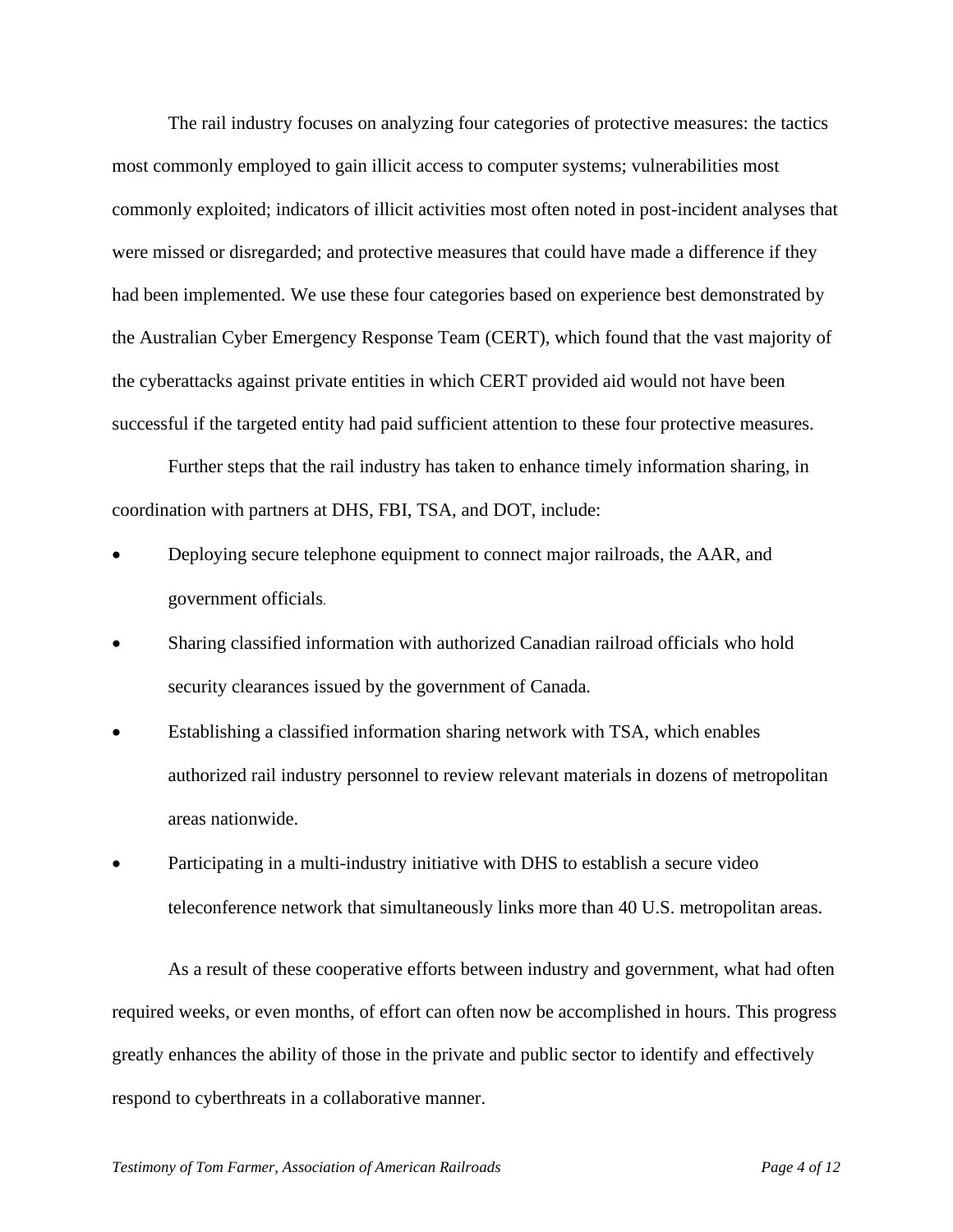#### **The President Urges Government-Industry Collaboration on Cybersecurity**

The rail industry supports the President's emphasis on government-industry collaboration to enhance cybersecurity as laid out in the National Security Memorandum on *Improving Cybersecurity for Critical Infrastructure Control Systems*, issued on July 28, 2021.

In response to the memorandum, the rail industry developed a detailed proposal on how government and industry can work collaboratively to elevate cybersecurity posture in all transportation modes. We submitted this to TSA just three weeks after the memorandum was issued and more than a month before TSA's initial outreach to stakeholders regarding Security Directives to mandate cybersecurity measures by railroads and rail transit agencies.

Work on this initiative began over two months earlier in the wake of the Colonial Pipeline cyberattack. In early June 2021, AAR's security lead joined his colleague at the American Public Transportation Association (APTA) to propose a "strategic concept" for enhancing cybersecurity in the transportation sector. Over the next couple of months, the rail industry took the lead in drafting this strategic concept.

Submitted in mid-August, the industry proposal delineates 13 areas of emphasis that outline actions for transportation organizations and federal government organizations to take to implement TSA's Cybersecurity Roadmap. TSA Administrator David Pekoske has frequently cited the Roadmap as defining "clear pathways" for enhancing cybersecurity posture and mitigating cyber risk in the transportation sector. Additionally, the rail industry's August proposal covers recommend conduct of cybersecurity self-assessments, something on which TSA plans to issue a non-compulsory information circular.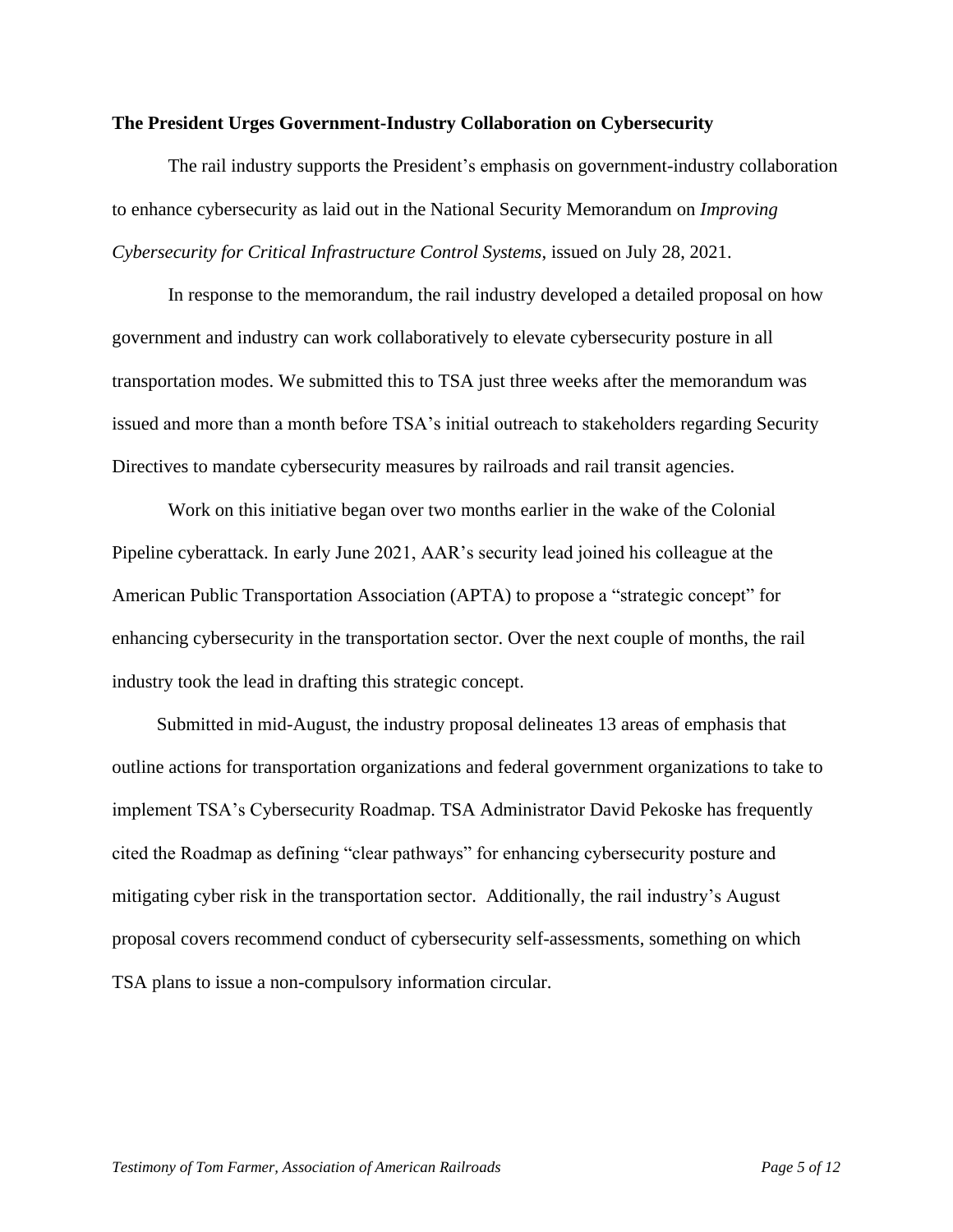Unfortunately, although the rail industry's strategic concept proposal was submitted in August and meets the President's repeated emphasis on collaboration to enhance critical infrastructure cybersecurity, we have received no official response.

### **TSA Security Directives Are Unnecessary**

As members of this committee know, in public remarks about a month ago, Secretary of Homeland Security Alejandro Mayorkas announced that TSA will issue Security Directives laying out cybersecurity actions and measures that must be implemented by "higher-risk railroad and rail transit entities." In making this announcement, Secretary Mayorkas said, "There is no better example of how the cybersecurity threat can impact our lives than in the transportation sector and how people commute, see one another, engage with one another."

Railroads and industry organizations certainly agree that the cybersecurity threat merits priority attention – as demonstrated by the rail industry's rigorous attention to this issue for more than 20 years. Significantly, each of the actions the Secretary said will be covered by TSA security directives for railroads and rail transit agencies is already covered by the rail industry's August 2021 proposal noted above. Put another way, railroads are already doing what they should be doing in terms of cybersecurity.

Moreover, issuing a Security Directive is an exercise of emergency authority by the TSA Administrator that allows imposition of requirements "immediately in order to protect transportation security."<sup>2</sup> Railroads and rail industry organizations have not been advised by federal officials of any prevailing emergency conditions that justify use of this authority, despite the many opportunities available. TSA officials have indicated that work to produce and provide

<sup>2</sup> 49 U.S.C. § 114(l).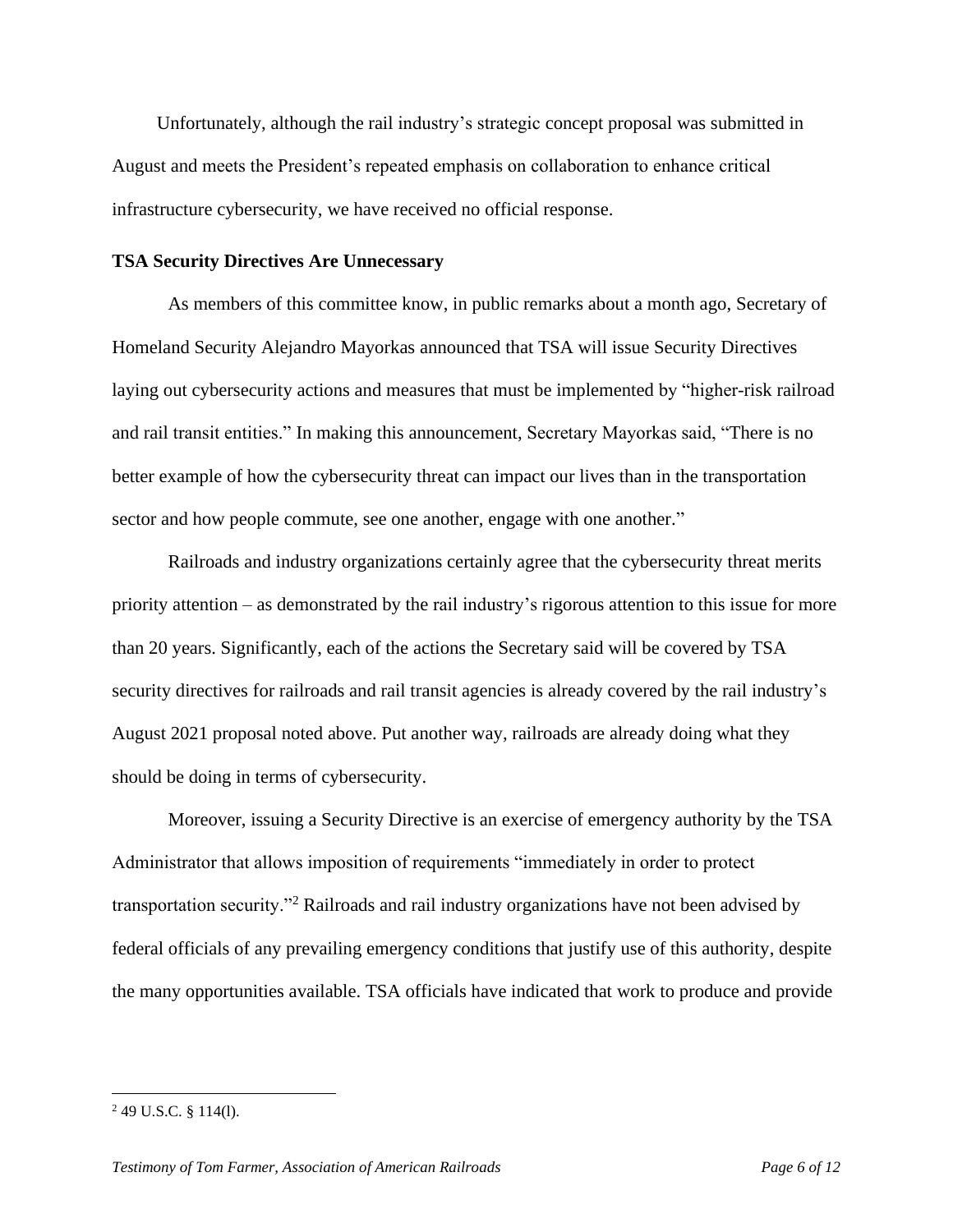a current cyber threat briefing is ongoing, but to our knowledge no briefing has been proposed or scheduled for this purpose.

In addition, the Security Directives could undermine the 20-year effort of the industry to develop and share cybersecurity information among railroads and government agencies, as explained above. If reports are required to be made to government and are deemed securitysensitive information, then private industry stakeholders may be reluctant to share the information through our established network. This outcome will ultimately have a deleterious effect on the security of the industry and the purported goal of these proposed Security Directives.

Lastly, the announcement of the Security Directives has produced erroneous perceptions that railroads, and rail transit agencies, have not been rigorously and effectively engaged for many years in defending against cyber threats. This false impression could have negative ripple effects if rail customers and the communities in which railroads operate lose confidence in railroads' ability to operate safely and securely.

Railroads' cybersecurity efforts are far more likely to be effective if they involve continued collaborative efforts with government than if they are mandated through top-down security directives or rulemakings. To that end, our concerns are as follows:

- The requirement that the appointed primary and alternate cybersecurity coordinators be U.S. citizens will make compliance by two major Canadian railroads (CN and Canadian Pacific) that also have substantial U.S. operations extremely difficult. Given that TSA and the rail industry have long successfully shared classified information with Canadian nationals who hold security clearances issued by the government of Canada, this prescriptive measure is unwarranted.
- The mandate to report a "cybersecurity incident" is overly broad and, if left unchanged, will result in high volumes of reports on matters that are not significant from a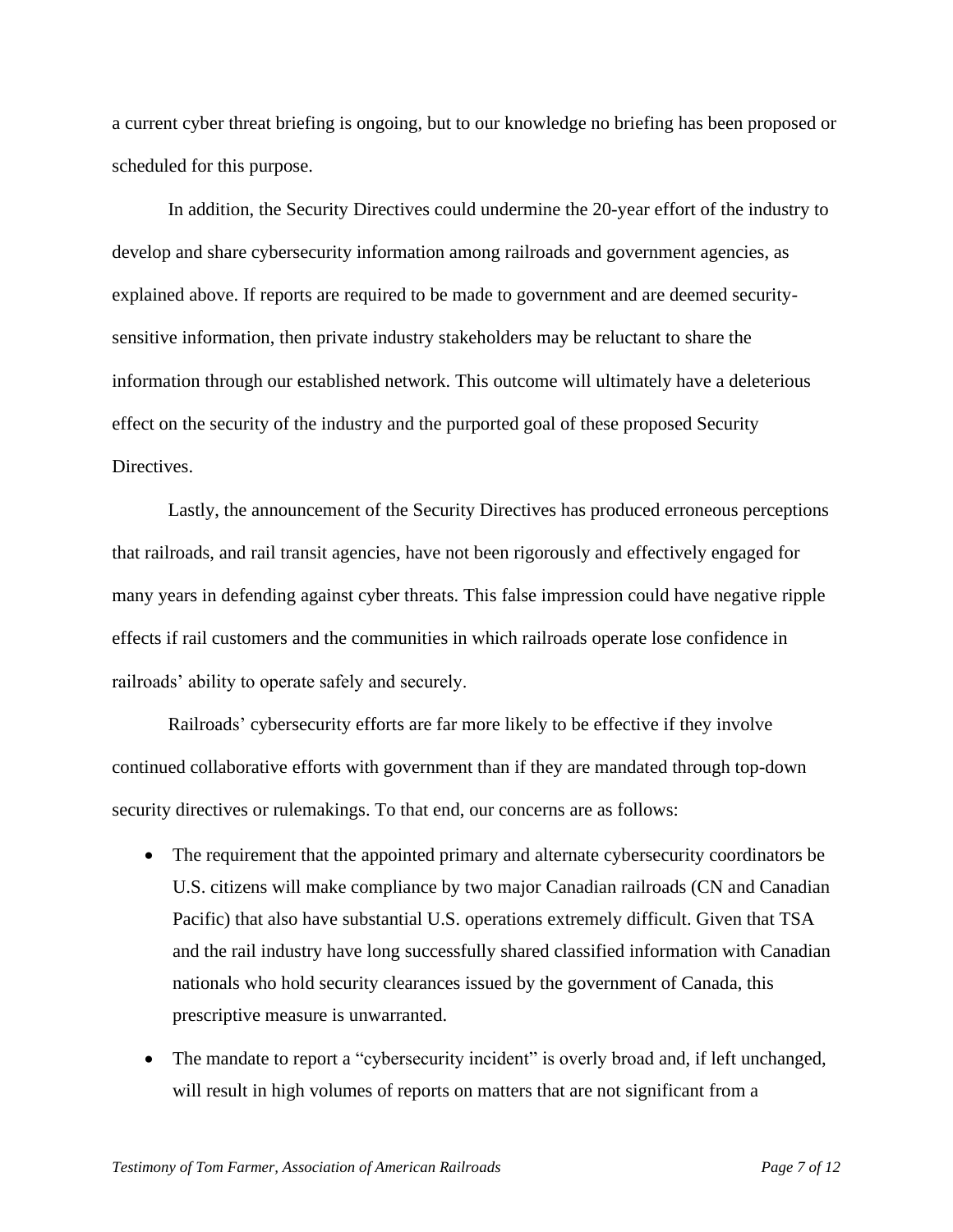cybersecurity perspective. The directive should focus instead on "significant" cybersecurity incidents so that developing threats and effective preventive measures can be more readily identified.

• The inflexibility of an overriding government mandate of risk-based determinations on preparedness and response planning, protective measures, and implementing capabilities.

### **What Future Cybersecurity Legislation Should Include**

As noted above, information sharing is crucial to the success of all cybersecurity plans. The Cybersecurity Information Sharing Act of 2015 (CISA 2015) expressly authorized sharing of cyber threat intelligence and related security information and created a framework of protection to facilitate and encourage such exchanges within industries, across critical infrastructure sectors, and with federal government entities. Unfortunately, many of the authorizations and protections Congress established in CISA 2015 have either been inconsistently utilized or left unimplemented.

Policymakers should build upon the collaborative approach described in this testimony and that has worked effectively for years, rather than implementing mandates that would needlessly disrupt existing organizational structures and practices that prove their value daily. In this regard, freight railroads respectfully suggest that the following elements should be included in future cybersecurity legislation:

### **1. Include the reasonable protections provided in CISA 2015.**

- $\checkmark$  Antitrust exemptions, civil liability protections, and other protections (Division N— CISA 2015; Secs. 104(e), 105(d));
- $\checkmark$  Disclosure law exemptions, such as freedom of information statutes, open meetings laws, or similar enactments requiring the disclosure of information or records at the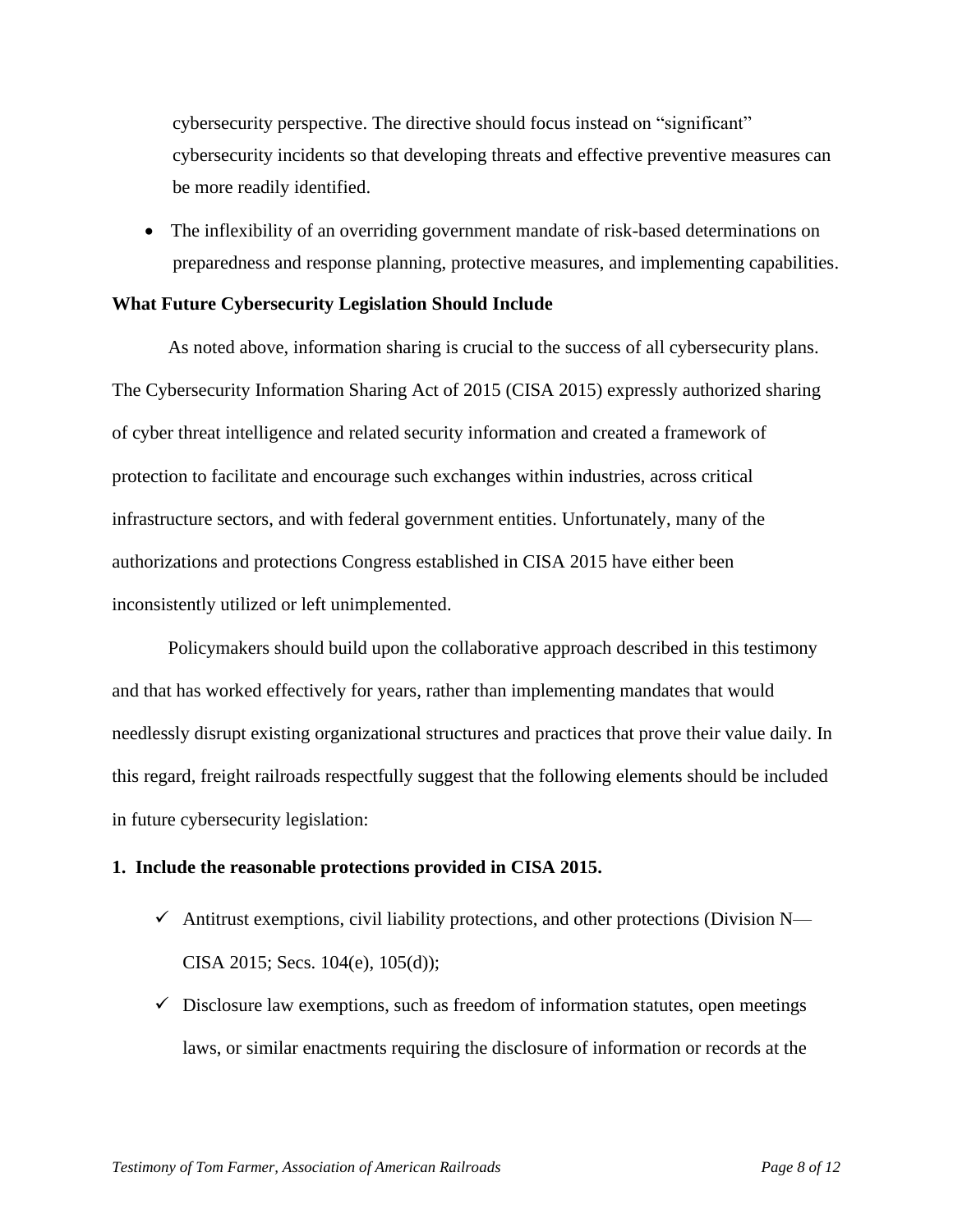state, federal, and tribal or territorial levels (Division N—CISA 2015; Sec.  $104(d)(4)(B)(ii)$ ; and

 $\checkmark$  Certain regulatory use exemptions, which prevent any federal, state, tribal, or territorial government from bringing an enforcement action based on the sharing, but not the development or implementation, of a regulation (Division N—CISA 2015; Sec.  $104(d)(4)(C(ii)).$ 

Together, these provisions provide reporting entities with the protections and confidence needed to sustain the unencumbered flow of cybersecurity information with government authorities. Including these protections in all future cybersecurity legislation will build upon the successful partnerships CISA 2015 has formed.

# **2. Expand the analytical capabilities of the Cybersecurity and Infrastructure Security Agency's (CISA) workforce.**

Private sector entities, including railroads, already report significant cybersecurity incidents and security concerns to CISA and other federal government agencies. A persistent challenge, raised often by private sector entities with federal partners, is the lack of analysis of the reports by the government. Given the breadth of the reporting mandate in the planned Security Directives for railroads and rail transit agencies, the volume of reporting to CISA will increase substantially. CISA must have the capacity to review, evaluate, and analyze reports received from railroads and rail transit agencies. Feedback should focus on why the reported activity matters to those transportation organizations and what can be pragmatically done in order to narrow future susceptibility. The lack of this focused analysis and feedback to transportation sector entities indicates that CISA may lack staffing and resources to meet this need.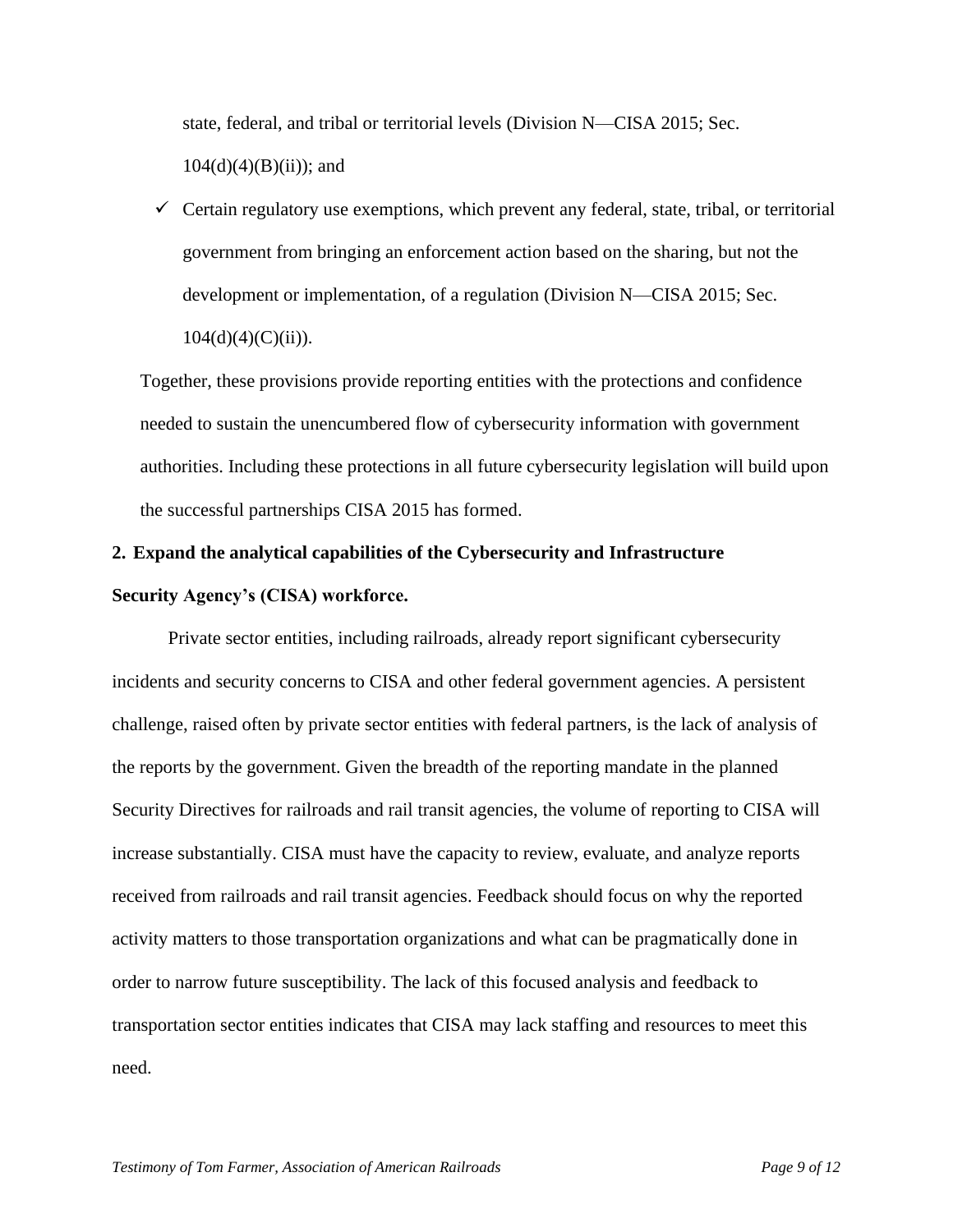# **3. Direct CISA to regularly update a cyber threat profile based on analyses of attacks, failed attempts, and successful disruptions.**

This profile should focus on the following parameters:

- Tactics most commonly used to perpetrate breaches;
- Vulnerabilities most frequently targeted and exploited;
- Protective measures most often found lacking or inadequately implemented that could have prevented incidents; and
- Indicators of developing threats that are often missed or misunderstood.

The aim is to build understanding of how prevailing cyber threats materialize and the measures most effective to prevent them or seriously mitigate their adverse effects. The profile should undergo constant review to enable updates on a quarterly basis. Organizations across sectors and industries would contribute to the development of this profile through reporting on significant cyber threats, incidents, and indicators of concern and on measures or actions taken for risk mitigation.

# **4. Direct CISA and Sector Risk Management Agencies (SRMAs) to work with private entities to establish early notification networks.**

The importance of cyber-attack analyses rests in what they yield, which are discernible indicators that assist in identifying the illicit activity that took place. Consistency in identifying and sharing these indicators in a timely and efficient manner is crucial to prevent and mitigate future attacks. Early notification networks provide an effective means for proactive, streamlined, and continuous sharing by governmental and private entities of these types of indicators based on trust and shared interests.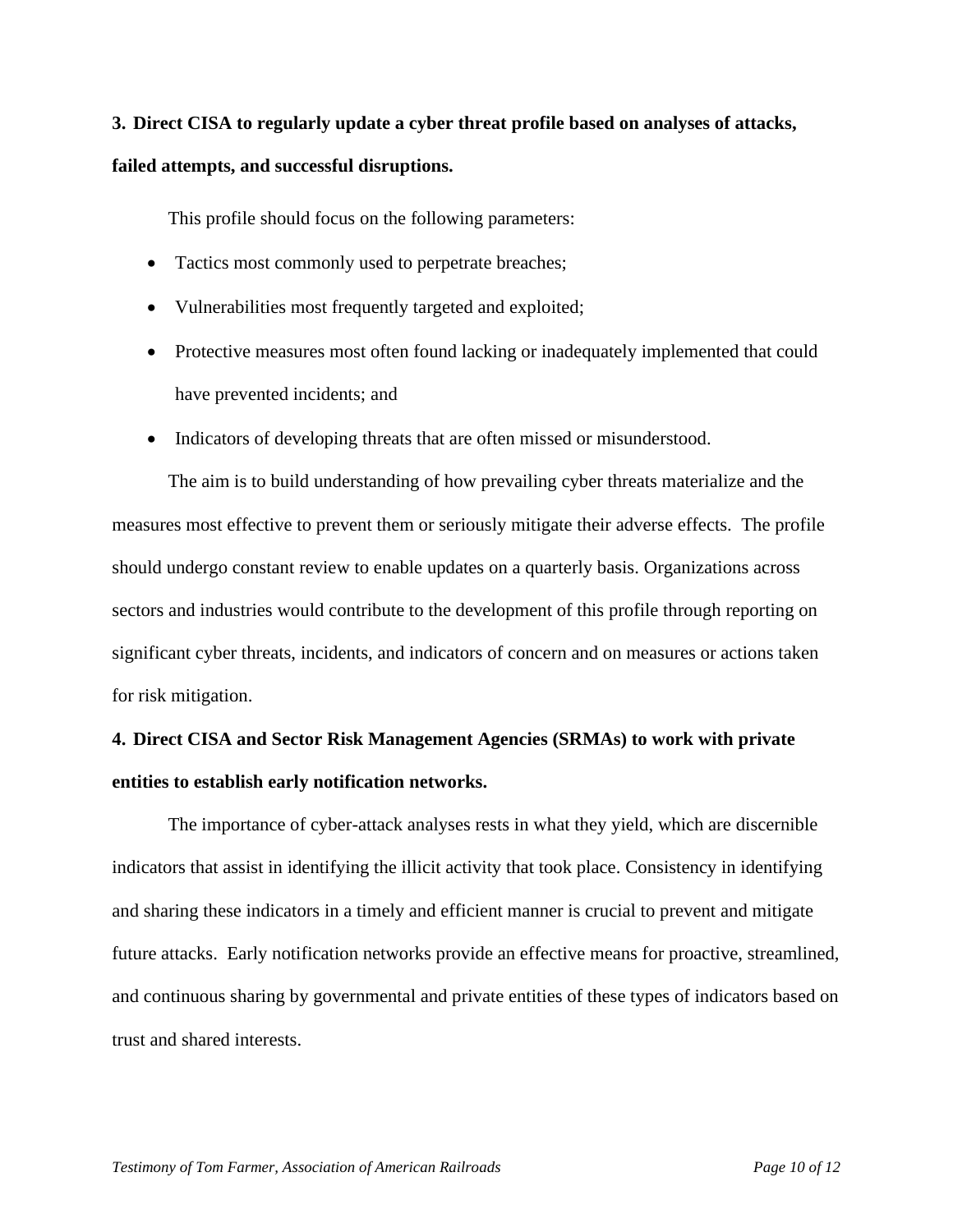# **5. Define and publicize procedures for stakeholders to submit requests for information (RFIs) and requests for assistance (RFAs) to enhance cooperative cybersecurity efforts.**

As part of cyber preparedness plans, as well as in the wake of a cyber-attack that affects a particular entity or industries, organizations across sectors use RFIs and RFAs to gain insights based on federal analyses of cyber threats and risk mitigation measures. Timely responses can make prevention attainable. Unfortunately, CISA, Sector Risk Management Agencies (SRMAs), and other federal components lack consistency regarding submission, review and consideration, and responses to RFIs, RFAs, and proposals for action to enhance cybersecurity. Ad hoc processes are applied. These can vary substantially with the type of incident, the information or action sought, and the federal government organization that takes responsibility for acting on the request or proposal. The result is a lack of response or an action that fails to meet the stated needs or reasonable expectations.

## **6. Direct CISA to establish consistent standards for software bills of materials (SBOM) from vendors and suppliers**

A recurring theme in the evaluation by CISA of cyber-attack campaigns over the past year is the exploitation of vulnerabilities in software that end users could not detect. To redress this gap in cybersecurity awareness, CISA has repeatedly urged end users to ask their suppliers to provide a software bill of materials that provides an inventory list of all open source/thirdparty components present in the source code used to build a particular software system, application, or software or component. Legislation should transition CISA's recommended measure and define consistent and effective practices for vendors and suppliers of information technology. Proven supported equipment, devices, and components need to produce sturdy software bills of materials and make them available or accessible to their buyers and end users.